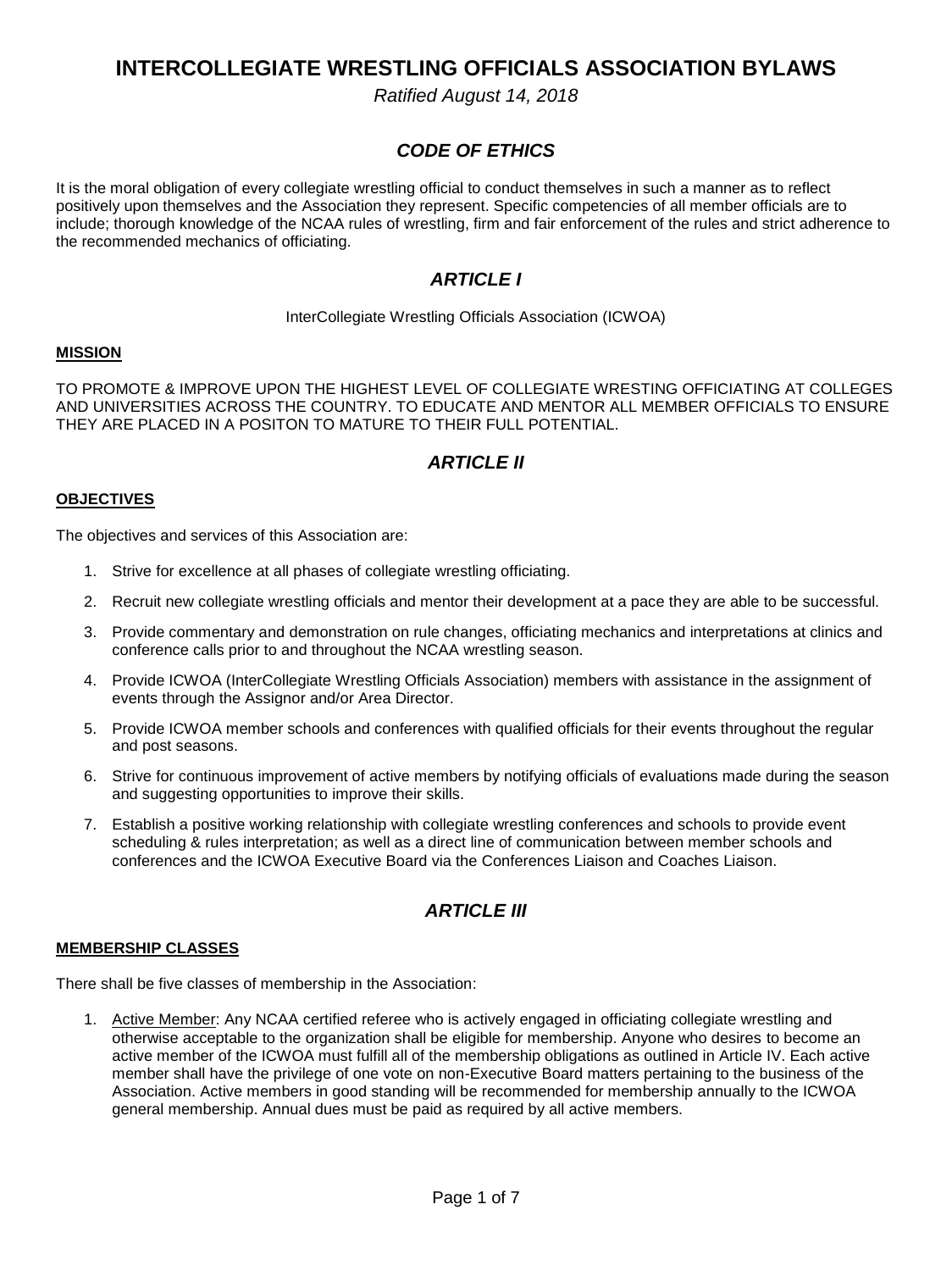*Ratified August 14, 2018*

2. Honorary Member: A person shall be voted to this status by a majority vote of all members present and voting for his or her contribution to amateur wrestling. Honorary members shall not have voting privileges or be subject to annual membership dues. Once an individual receives this status, they will maintain it without any annual renewal process; however, an individual can be removed from honorary member status by a unanimous vote of the ICWOA Executive Board at any time.

## *ARTICLE IV*

#### **MEMBERSHIP ELIGIBILITY AND APPLICATION PROCEDURE**

- 1. Prospective members may be requested to submit up to two letters of recommendation after a review of their application is performed. One of these may be from active high school or college wrestling coach or referee and another from an active member of the ICWOA.
- 2. Applications for membership shall be submitted via the ICWOA.org website.
- 3. Prospective members must successfully register with the NCAA, pass the annual written test provided by the NCAA and meet all other NCAA requirements to become eligible for membership.
- 4. The Vice-President will recommend successful applicants (who are not active members from the previous year) to the general membership of the Association for a vote of approval. A majority vote by the active members present and voting is required for final initial acceptance into the organization.
- 5. Membership for the current NCAA season shall be established for all members prior to the official start of the current NCAA wrestling season.
- 6. Transfers: A person desiring to transfer into this Association from another recognized officials association or affiliate association must follow the same application process as a prospective member seeking active membership.

## *ARTICLE V*

#### **EXAMINATION/TESTING PROCEDURE**

- 1. The Vice-President is the Chairman of the Examination/Testing Committee and shall be responsible for ensuring all Active members are approved NCAA wrestling officials per the NCAA wrestling officials list.
- 2. All Active Association members must successfully meet the NCAA's annual wrestling officials' registration, written exam and all other requirements to become eligible for membership.

## *ARTICLE VI*

#### **MEMBERSHIP OBLIGATIONS**

- 1. Dues: The membership dues shall be annually established by the Executive Board. Dues for current members must be paid between June 1st and September 1st each year. New members may join at any time throughout the year. Failure to pay one's dues within the required timeframe may result in a \$10 surcharge being added to the member's financial obligation. A waiver may be approved by the Executive Board.
- 2. General Assessment: Should the financial condition of the Association require a general membership assessment, the Executive Board by a majority vote can assess each active member an amount necessary to correct the condition. Such assessment shall not exceed 5x the annual Association member registration fee per member per year, and is due and payable as per the provisions of para. VI-1.
- 3. Annual Exam: Each year all active members are required to pass the NCAA examination based on the current NCAA Wrestling Rule Book.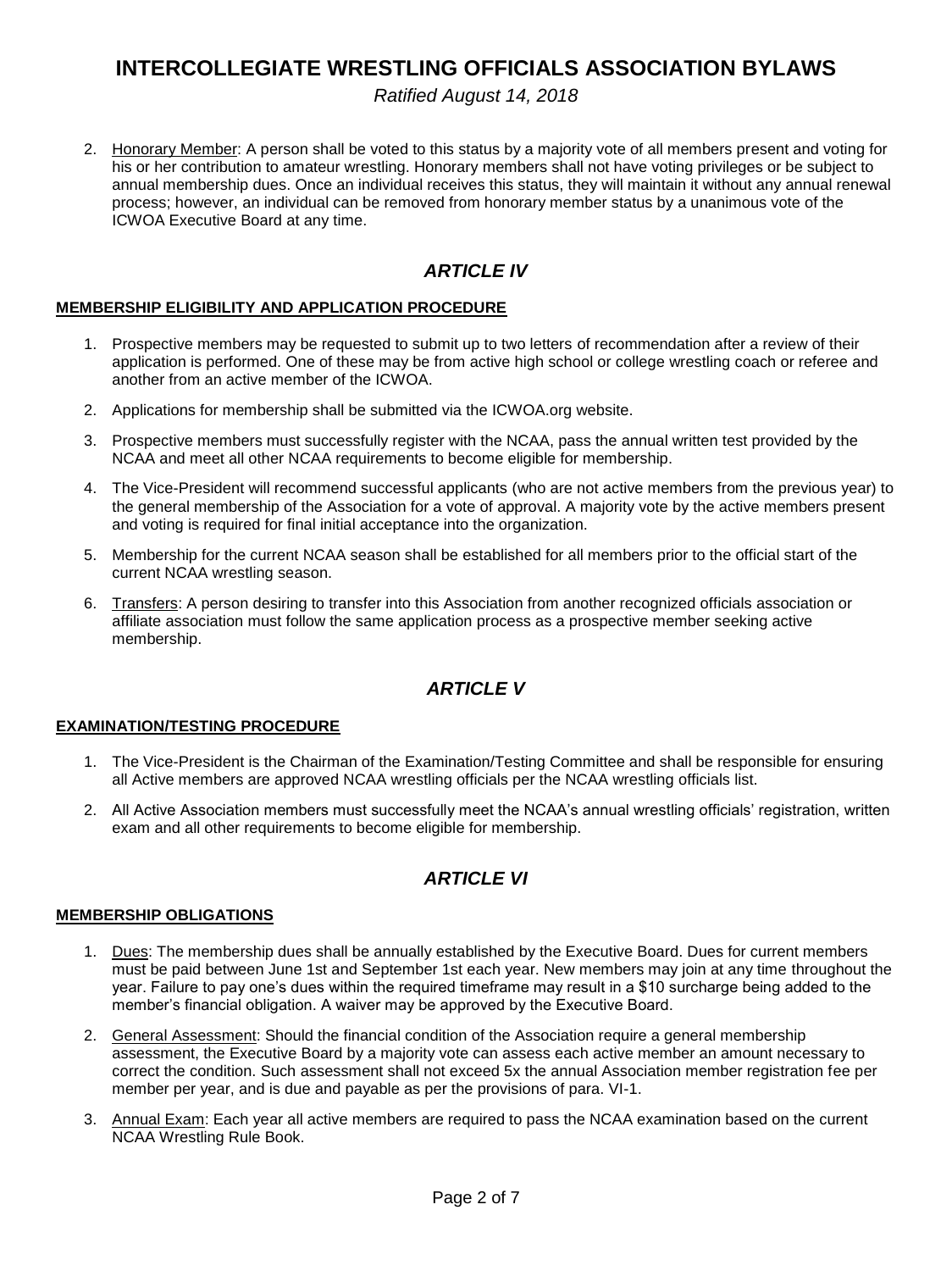*Ratified August 14, 2018*

- 4. Annual Meeting: The Annual Meeting of the Association will normally be held at the date and site of the NCAA Wrestling Rules and Officiating Clinic, or a date and time established by the ICWOA Executive Board to conduct the business of the organization. A written notice announcing the time, place and date of the meeting, including a written agenda, will be sent via e-mail to all members of the association and posted on the ICWOA.org website a minimum of three (3) weeks prior to the meeting date.
- 5. Attendance: All active members in the Association should attend either in person or electronically the Annual Business Meeting and rules meetings. Failure to attend the Annual Business and rules meetings may cause the member to be suspended and potentially removed from the Association.
- 6. Rule Interpretation Clinics:
	- a. The "Official" rule interpretation clinic of the ICWOA and NCAA will follow the Annual Business Meeting. At the present time, the NCAA does not require an in-person meeting. However, the ICWOA will plan to meet and discuss rules and mechanics at this meeting.
	- b. At the Annual Business Meeting and the "Official" rule interpretation clinic, the President will announce the time, place and dates of the rule interpretation clinic(s) that may be held at various locations during the season. Persons authorized to conduct these regional rule clinics are responsible for taking attendance and promptly sending the attendance report to the Secretary of the organization.
- 7. Assignments: All officiating assignments for NCAA, NAIA, NJCAA, and NCWA member institutions or conferences that have a contract with the ICWOA will be made through the duly authorized Assignor of the ICWOA. Member officials must comply with the procedure set forth by the ICWOA Assignor or affiliate organization regarding the distribution and confirmation of all assignments. Failure to do so may result in the loss of all meets and tournament assignments for the season. Any member official who accepts any officiating assignments (freelance) other than those from the duly authorized ICWOA Assignor or affiliate organization could be considered to be in violation of this article and may be suspended from this Association. Assignments from outside the ICWOA or affiliate organizations must be approved in writing by the Assignor or Area Director. This provision applies to any assignment which brings enumeration and includes: varsity and Sub-varsity dual meets, tri/quad/multi meets and all sanctioned tournaments.
- 8. Membership Requirement: There is NO membership requirement pertaining to physical location of residence of any official who is a member of the ICWOA

## *ARTICLE VII*

#### **OFFICERS AND DUTIES**

- 1. Officers shall be elected only from the current ICWOA members in good standing, and are as follows:
	- a. President: The President shall preside over the Association meetings and serve as the official spokesperson of the Association. The President will serve as the Chairman for the Executive Board of the **Association**
	- b. Vice President: In the absence of the President, the Vice President shall preside over the Association meetings. The Vice President will serve as the Chairman of the Examination/Membership, Nomination & Rules Committees.
	- c. Secretary: The Secretary shall be responsible for Association correspondence, maintenance of the membership roster, recorder of meeting notes, and legal entity documents & minutes. In addition, the Secretary shall be responsible for the Association's member correspondence. The Secretary shall serve as Chairman of the Legislation Committee.
	- d. Treasurer: The Treasurer shall maintain & preside over all financial matters of the Association. In addition, the Treasurer shall assist in the financial matters associated with conference scheduling proposals. The Treasurer will serve as the Chairman of the Financial Committee.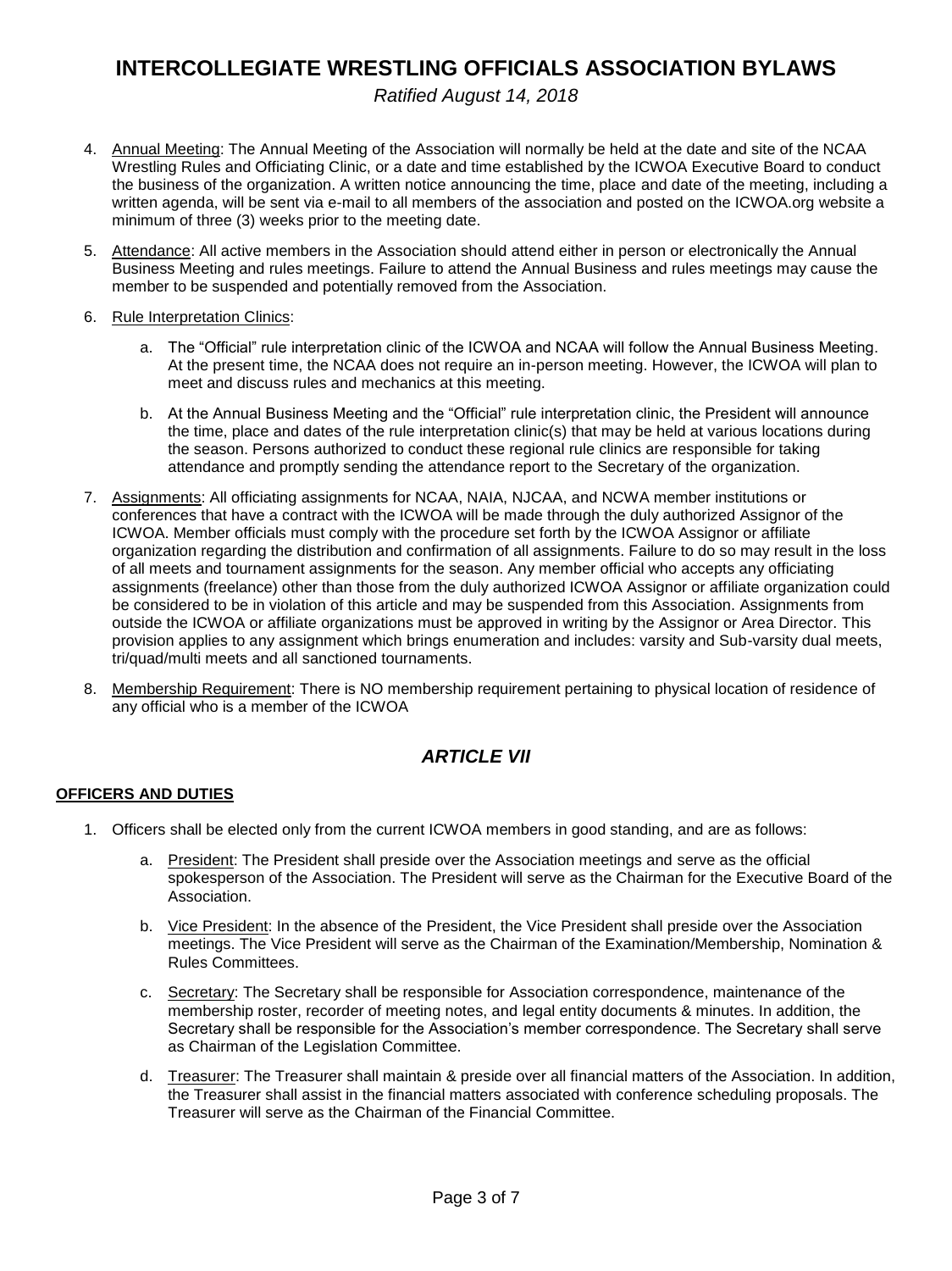*Ratified August 14, 2018*

- e. Executive Director: The Executive Director shall assist the President and the Executive Board in managing the functions of Association. In addition, this position will also serve as the NCAA liaison for the Association.
- f. Past President: The Past President shall assist the President and the Executive Board in providing guidance and advice in the overall management of the functions of the Association. This position will be held by the immediate past President of the Association and will serve in this role until a new President is elected. This is an appointed position.
- g. Director of Assignments: The Director of Assignments will oversee all of the Association's assignments each season and work with each of the regional assignors to insure ICWOA events are properly staffed by qualified ICWOA officials. All regional assignments must be approved by the Director of Assignments. In addition, the Director of Assignments will work with the Executive Board to identify, promote and assist selected officials to gain exposure on the national level as to properly position these select officials to be considered for post-season work. This position will be appointed by the Executive Board with no predetermined term limits.
- 2. The maximum number of consecutive terms of any elected position shall not exceed two (2) consecutive terms.
- 3. The terms of all offices shall be two (2) years. Elections will be held in even years for the President & Secretary positions and odd years for the Vice-President, Treasurer and Executive Director positions.
- 4. In the event of the resignation of the President, the Vice-President shall fill the role of the President immediately and a special election will be held at the next annual meeting to fill the vacant office(s).

## *ARTICLE VIII*

#### **EXECUTIVE BOARD**

- 1. The Executive Board shall consist of the elected officers of the Association elected May 15 each voting year for a two-year term.
- 2. The Executive Board shall have complete control and management of the Association's affairs, funds and property.
- 3. The President may call a meeting of the Executive Board when deemed necessary.
- 4. The Executive Board shall have full power to settle disputes during the season.
- 5. The President of the Association shall be as Chairman of the Executive Board and preside over its meetings.
- 6. It is recommended that the Executive Board meet not less than once prior to the annual business meeting for the purpose of preparing a written agenda.

## *ARTICLE IX*

#### **STANDING COMMITTEES**

- 1. Examination/Membership: This committee shall be responsible for the review of applications for new members. The Vice-President will service as Chairman of this Committee.
- 2. Rules Committee: This committee shall be responsible conducting rules interpretation clinics and conference calls. The appointed head clinician is responsible for taking attendance and sending a report of the same to the Secretary. The Vice President will serve as Chairman of this Committee.
- 3. Legislation Committee: This committee is responsible for recommending deletion, corrections or additions to the Constitution. The Secretary will serve as Chairman of this Committee.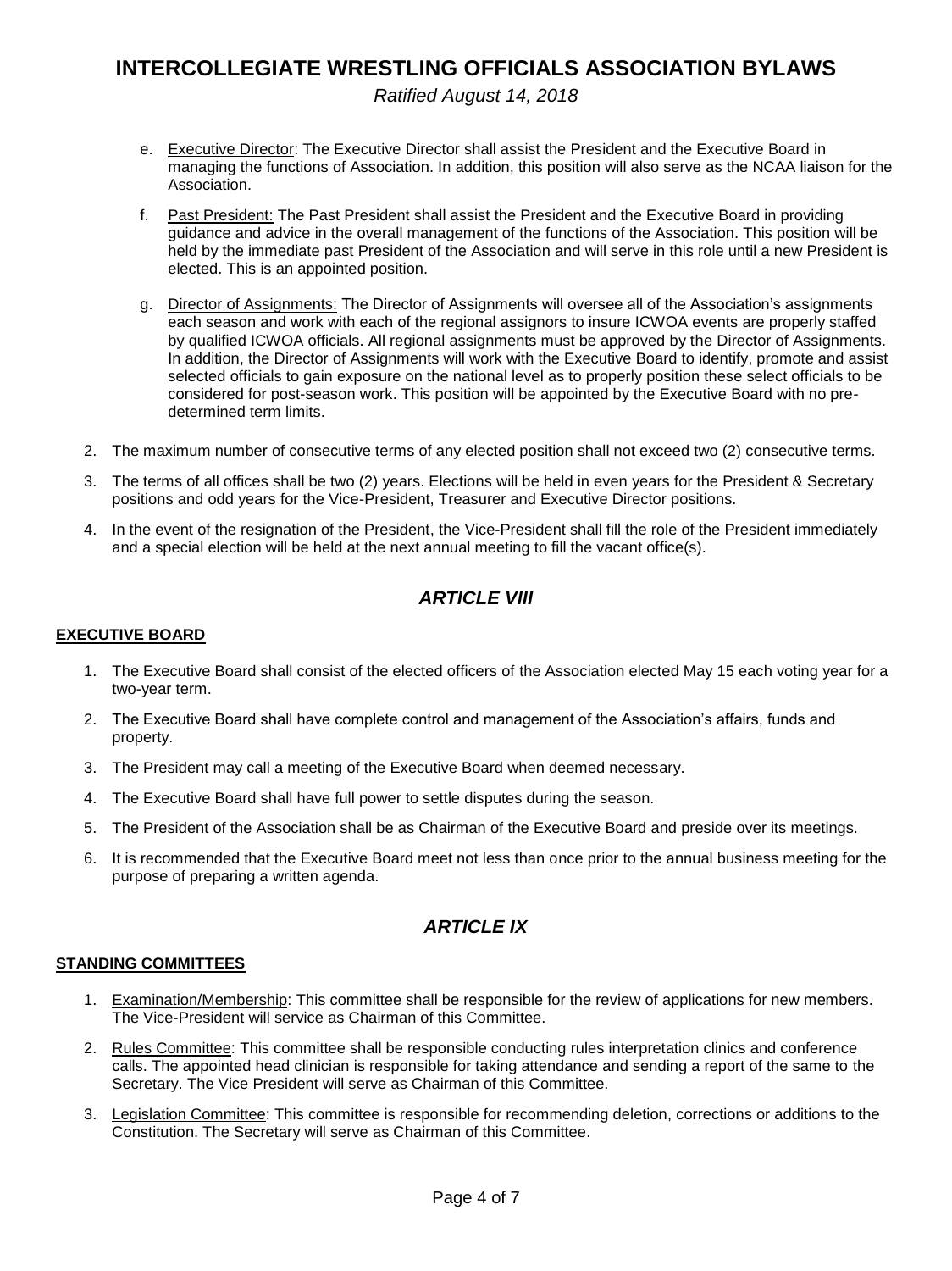*Ratified August 14, 2018*

- 4. Nomination Committee: The committee is responsible for recommending to the membership those members who are potential candidates for elected office in the Association. The Vice-President will serve as Chairman of this Committee.
- 5. Finance Committee: The committee is responsible for managing the Association's finances and budgeting. The Treasurer will serve as Chairman of this Committee.
- 6. Special Committee(s): These committees will be appointed by the President, if deemed necessary, by the Executive Board with appropriate charge and function. Each committee Chairman is responsible for appointing three members to serve on this committee.
- 7. Wrestling Officials United: The committee will be responsible for overseeing and managing the overall day to day operations of the national charitable donations aspect of the Association. The committee will be comprised of a minimum of four (4) committee members that will be appointed by the Executive Board. This committee will operate with a separate business checking account, which will be separate and distinct from the Association's operating funds. The ICWOA Treasurer will serve as the Committee Chairperson. This committee will operate under the ICWOA corporate umbrella with a "doing business as" or "DBA". Due to the nature of this national endeavor committee members may not be required to be ICWOA members. Committee member terms are left to the discretion of the Executive Board.

## **ARTICLE X**

#### **NOMINATION AND ELECTION OF OFFICERS**

- 1. A slate of officers shall be prepared by the Nominating Committee and presented to the general membership at the annual business meeting. Other nominations may be made by members from the floor.
- 2. Following the nominations of candidates, the election will be held and the candidate for each office who receives the highest number of votes for said office shall be declared elected. All officers shall be elected a two (2) year term.

## *ARTICLE XI*

### **CONDUCT OF MEETINGS**

- 1. All meetings will be conducted in accordance with Robert's Rules of Order
- 2. Voting shall be a showing of hands. Voting may be conducted by a secret ballot if a majority of members present and voting so choose.
- 3. A quorum shall consist of one-third of the total active membership.
- 4. The usual order of business (agenda) for the annual meeting is:
	- a. Call to order
	- b. Roll call
	- c. Reading and acceptance of minutes of previous meeting(s)
	- d. Reports from the officers
		- i. President
		- ii. Vice-President
		- iii. Secretary
		- iv. Treasurer
		- v. Executive Director
		- vi. Director of Assignments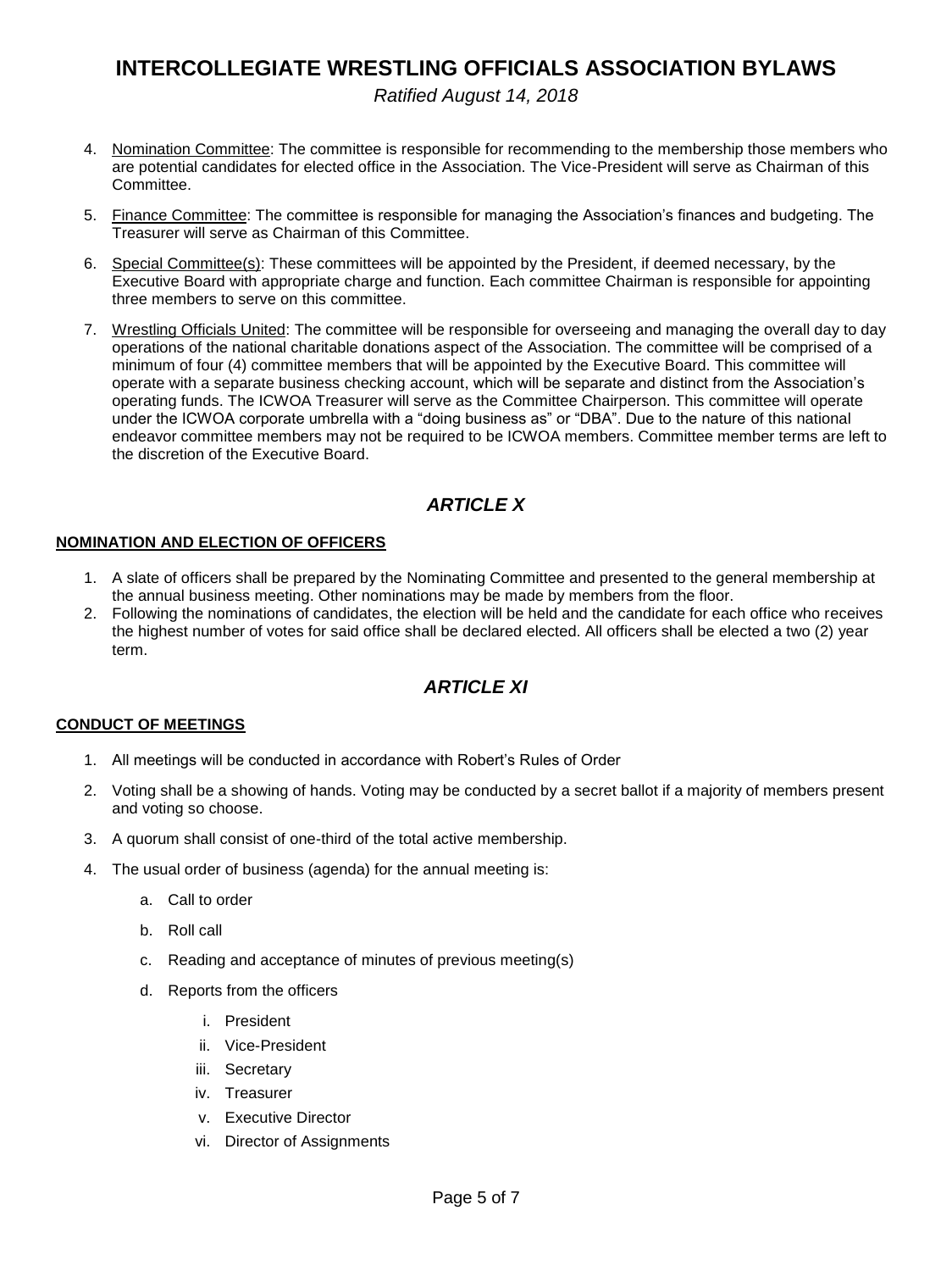*Ratified August 14, 2018*

- e. Committee report
- f. Old business
- g. New business
- h. Elections
- i. Adjournment

### *ARTICLE XII*

#### **MEMBERSHIP CANCELLATION AND APPEALS**

- 1. Recommendations: The termination of membership of any member may be recommended by any member of the Executive Board for just cause. The membership of said member may be suspended by a two-thirds vote of the Executive Board.
- 2. Appeals: Each member considered for membership cancellation will be informed in writing that his membership may be canceled. Said member shall be allowed to appear before the Executive Board to present evidence to support his case for retention of his membership in the Association.
- 3. Termination: After hearing the presentation of the suspended member's case, the Executive Board shall vote a two-thirds (2/3) majority vote is needed for termination. If termination is decided by the Executive Board, this decision will be presented to the general membership of the Association at the Annual Meeting. The final decision on membership termination will be made by a majority vote of the general membership at the Annual Meeting.

## *ARTICLE XIII*

#### **AMENDMENTS**

- 1. Any Active Member of the Association may propose changes to the Bylaws of the Association.
- 2. All purposed amendments to the Constitution shall be submitted in writing to the Chairman of the Legislation Committee.
- 3. Proposed amendments, together with the opinion of the Legislation Committee, shall be presented to the general membership at the Annual Meeting. A two-thirds (2/3) vote of the members present and shall be necessary for the adoption of all amendments. Proxy votes shall be submitted to the Secretary in advance of the Annual Meeting will be authorized and counted towards the two-thirds (2/3) vote.
- 4. Unless specified otherwise in the amendment, all adopted amendments to the Bylaws of the Association shall take effect immediately upon their adoption by the Active Members of the Association.

## **ARTICLE XIV**

#### **NON-PROFIT NATURE**

1. Non-Profit Nature: InterCollegiate Wrestling Officials Association ("ICWOA") is organized exclusively for the charitable and educational purposes defined in the Association's by-laws including, for such purposes, the making of distributions to organizations that qualify as exempt organizations under Section 501(c)3 of the Internal Revenue Code, or corresponding section of any future federal tax code. No part of the net earnings of ICWOA shall inure to the benefit of, or be distributable to its members, trustees, officers, or other private persons, except that the corporation shall be authorized and empowered to pay reasonable compensation for services rendered and to make payments and distributions in furtherance of the purposes set forth in the purpose clause hereof.